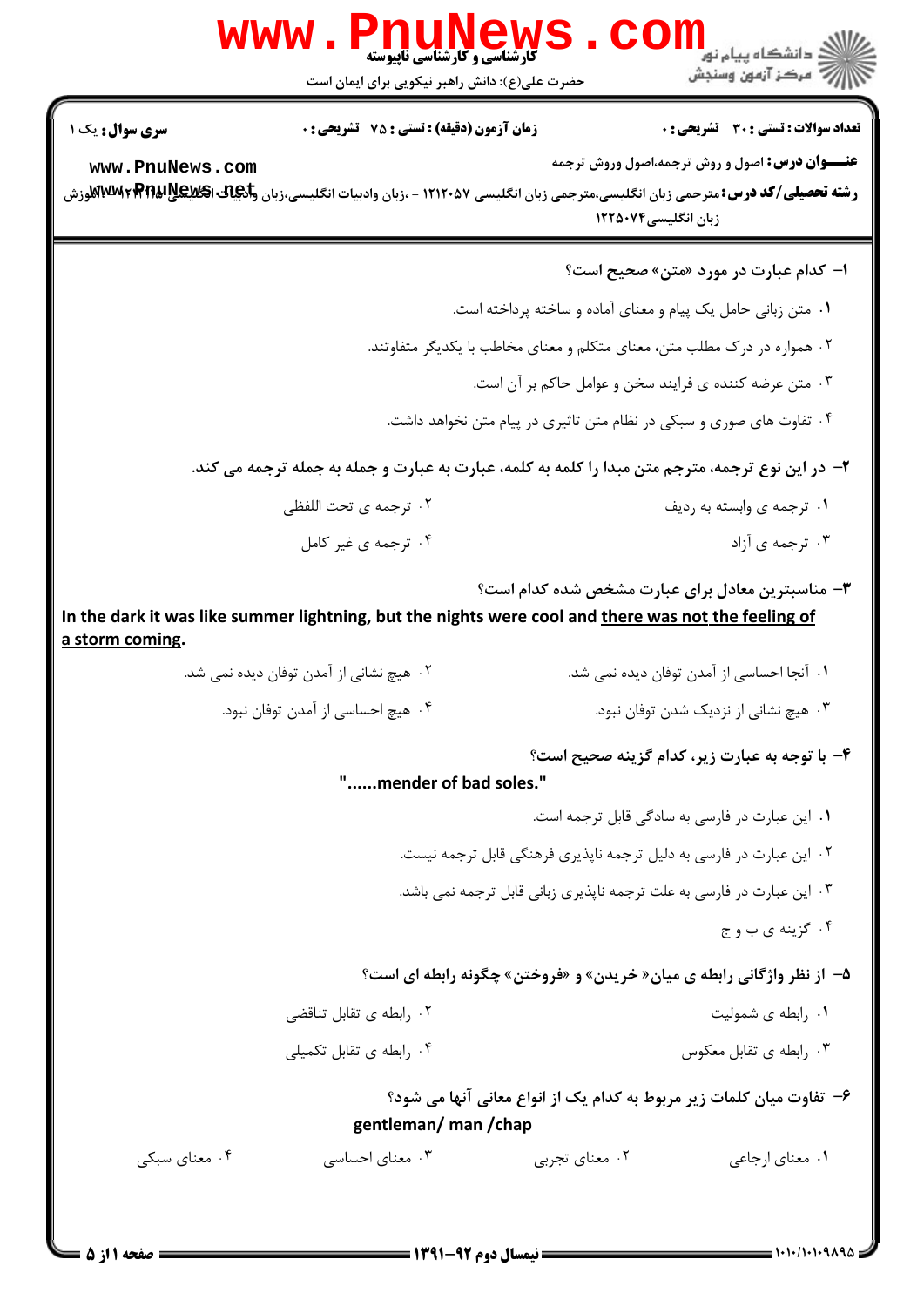|                                                                                                                                                                                                                              | <b>www.PnuNews</b><br><b>گارشناسی و کارشناسی ناپیوسته</b>                                     |                                                                               | ز دانشگاه پيام نو <mark>ر</mark>                      |  |  |  |
|------------------------------------------------------------------------------------------------------------------------------------------------------------------------------------------------------------------------------|-----------------------------------------------------------------------------------------------|-------------------------------------------------------------------------------|-------------------------------------------------------|--|--|--|
|                                                                                                                                                                                                                              | حضرت علی(ع): دانش راهبر نیکویی برای ایمان است                                                 |                                                                               | ر آمرڪز آزمون وسنڊش                                   |  |  |  |
| <b>سری سوال :</b> ۱ یک                                                                                                                                                                                                       | <b>زمان آزمون (دقیقه) : تستی : 75 تشریحی : 0</b>                                              |                                                                               | <b>تعداد سوالات : تستی : 30 ٪ تشریحی : 0</b>          |  |  |  |
| www.PnuNews.com<br><b>رشته تحصیلی/کد درس: متر</b> جمی زبان انگلیسی،مترجمی زبان انگلیسی ۱۲۱۲۰۵۷ - ،زبان وادبیات انگلیسی،زبان و <b>انچیانی انگلینیاتی انگلینی ان به انگلین</b> ی استان انگلین او استان استان استان استان استان |                                                                                               | زبان انگلیسی۲۵۰۷۴                                                             | <b>عنـــوان درس:</b> اصول و روش ترجمه،اصول وروش ترجمه |  |  |  |
| ۷- «معنایی که یک عنصر در یک بافت متنی و اجتماعی ویژه به خود اختصاص می دهد» کدام معنا است؟                                                                                                                                    |                                                                                               |                                                                               |                                                       |  |  |  |
| ۰۴ معنای همایشی                                                                                                                                                                                                              | ۰۳ معنای ارتباطی                                                                              | ۰۲ معنای دلالتی                                                               | ۰۱ معنای مجازی                                        |  |  |  |
| ۸– بهترین گزینه برای معادل فارسی عبارتی که زیر آن خط کشیده شده کدام است؟<br>It had come to be accepted that the pigs, who were manifestly cleverer than the other<br>animals,                                                |                                                                                               |                                                                               |                                                       |  |  |  |
| ۰۴ به طور روشن                                                                                                                                                                                                               | ۰۳ به روشنی                                                                                   | ۰۲ به طور آشکار                                                               | ۰۱ آشکارا                                             |  |  |  |
|                                                                                                                                                                                                                              |                                                                                               |                                                                               | ۹- تفاوت دو جمله ی زیر چه می باشد؟                    |  |  |  |
|                                                                                                                                                                                                                              | a) The door was opened by Ali.<br>b) Ali opened the door.                                     |                                                                               |                                                       |  |  |  |
|                                                                                                                                                                                                                              |                                                                                               | ۰۱ دارای معنای متنی یکسان و معنای زیربنایی متفاوت اند.                        |                                                       |  |  |  |
|                                                                                                                                                                                                                              |                                                                                               | ۰۲ دارای معنای بین شخصی یکسان و معنای ارجاعی متفاوتند.                        |                                                       |  |  |  |
|                                                                                                                                                                                                                              |                                                                                               | ۰۳ دارای معنای متنی یکسان و معنای بین شخصی متفاوتند.                          |                                                       |  |  |  |
|                                                                                                                                                                                                                              |                                                                                               | ۰۴ دارای معنای ارجاعی یکسان و معنای متنی متفاوتند.                            |                                                       |  |  |  |
|                                                                                                                                                                                                                              | ∙ا– از دیدگاه هالیدی فاعل روانشناختی (psychological) مربوط به کدام یک از لایه های معنایی است؟ |                                                                               |                                                       |  |  |  |
| ۰۴ بین شخصی                                                                                                                                                                                                                  | ۰۳ زیربنایی                                                                                   | ۰۲ متنی                                                                       | ۰۱ ارجاعی                                             |  |  |  |
|                                                                                                                                                                                                                              |                                                                                               |                                                                               | 11- كدام ترجمه مناسب عبارت زير است؟                   |  |  |  |
|                                                                                                                                                                                                                              | "My sister is sleeping now."<br>۰۲ خواهرم اکنون خوابیده است.                                  |                                                                               | ۰۱ خواهرم اکنون می خوابد.                             |  |  |  |
|                                                                                                                                                                                                                              | ۰۴ خواهرم اکنون دارد می خوابد.                                                                | ۰۳ خواهرم اکنون در حال خوابیدن است.                                           |                                                       |  |  |  |
|                                                                                                                                                                                                                              |                                                                                               | 1۲- نمونه ی زبانی «متون علمی» مربوط به کدام یک از تمایزات گونه های زبانی است؟ |                                                       |  |  |  |
| ۰۴ نمود                                                                                                                                                                                                                      | $\mathcal{F}$ . سبک                                                                           | ۰۲ سیاق                                                                       | ۰۱ لهجه ی تاریخی                                      |  |  |  |
|                                                                                                                                                                                                                              | "suspicious transaction reports"                                                              | ۱۳- بهترین معادل برای عباراتی که زیر آن خط کشیده شده کدام است؟                |                                                       |  |  |  |
|                                                                                                                                                                                                                              | ۰۲ گزارش های تبادلی مشکوک                                                                     |                                                                               | ٠١ گزارش های تبادلی غیر منتظره                        |  |  |  |
|                                                                                                                                                                                                                              | ۰۴ گزارش های تبادلی غیر منتظره                                                                |                                                                               | ۰۳ گزارش های معاملاتی مشکوک                           |  |  |  |
|                                                                                                                                                                                                                              |                                                                                               |                                                                               |                                                       |  |  |  |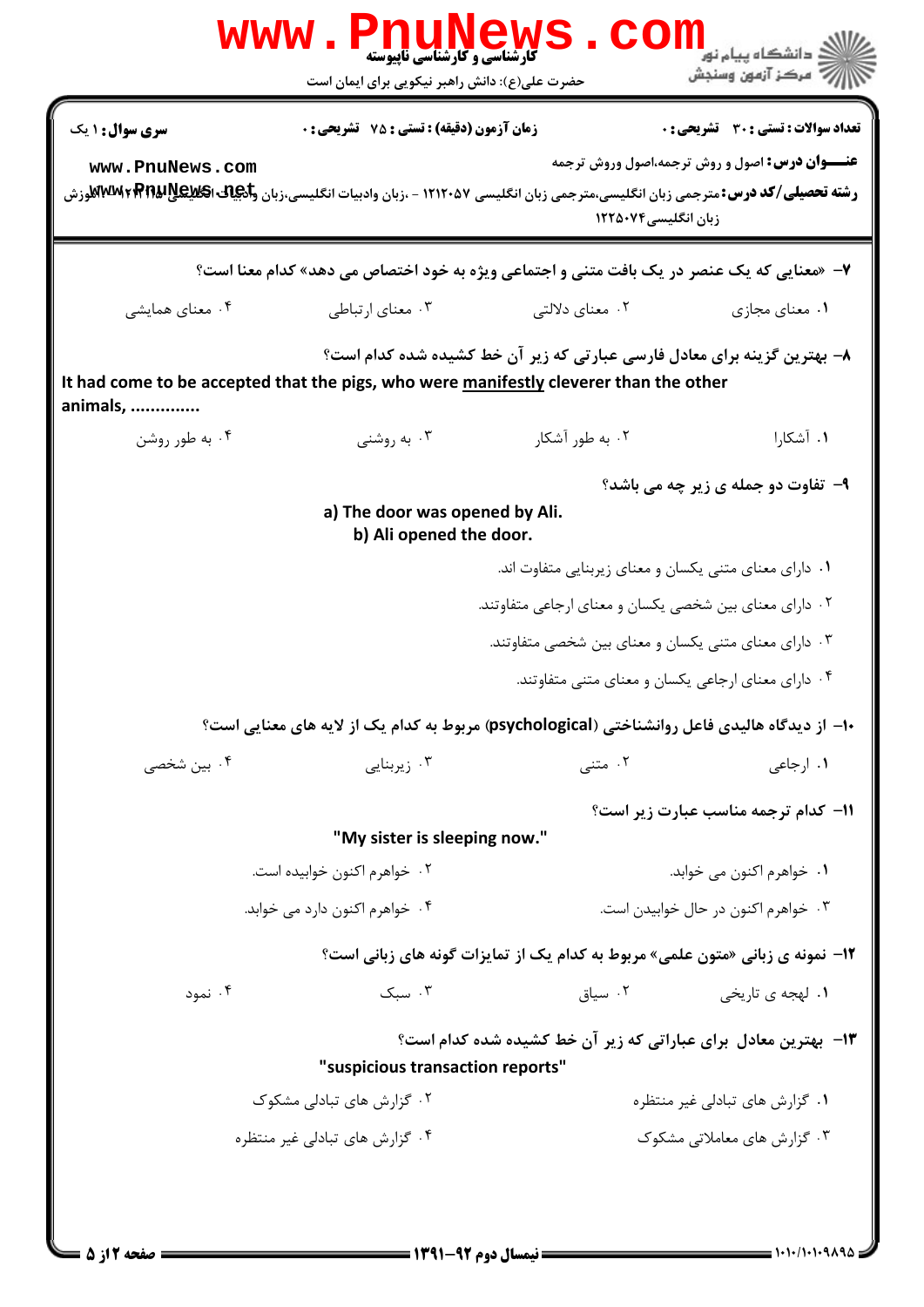|                                                                                                                                                                    | <b>www.PnuNews</b><br><b>گارشناسی و کارشناسی ناپیوسته</b><br>حضرت علی(ع): دانش راهبر نیکویی برای ایمان است | <b>CO</b>                                                                                                                                                         | دانشگاه پیام نور<br>بَ ۖ مرڪز آزمون وسنڊش                                                             |  |  |  |  |
|--------------------------------------------------------------------------------------------------------------------------------------------------------------------|------------------------------------------------------------------------------------------------------------|-------------------------------------------------------------------------------------------------------------------------------------------------------------------|-------------------------------------------------------------------------------------------------------|--|--|--|--|
| <b>سری سوال : ۱ یک</b>                                                                                                                                             | <b>زمان آزمون (دقیقه) : تستی : 75 ٪ تشریحی : 0</b>                                                         |                                                                                                                                                                   | <b>تعداد سوالات : تستی : 30 ٪ تشریحی : 0</b><br><b>عنـــوان درس:</b> اصول و روش ترجمه،اصول وروش ترجمه |  |  |  |  |
| www.PnuNews.com                                                                                                                                                    |                                                                                                            | <b>رشته تحصیلی/کد درس:</b> مترجمی زبان انگلیسی،مترجمی زبان انگلیسی ۱۲۱۲۰۵۷ - ،زبان وادبیات انگلیسی،زبان و <b>لکیل20 ATMAKRRR و MTMAK</b> وزش<br>زبان انگلیسی۲۵۰۷۴ |                                                                                                       |  |  |  |  |
| ۰۱۴ معنای کلمه ای مشخص شده در متن زیر کدام است؟<br>. But a brutal Serbian campaign to consolidate holdings before the onset of winter is scuttling<br>those plans. |                                                                                                            |                                                                                                                                                                   |                                                                                                       |  |  |  |  |
| ۰۴ مستحکم                                                                                                                                                          | ۰۳ مواضع                                                                                                   | ۰۲ بیرحمانه                                                                                                                                                       | ۱. تلاش                                                                                               |  |  |  |  |
|                                                                                                                                                                    | 1۵- مناسب ترین معادل فارسی برای عبارت مشخص شده کدام است؟<br>She was in two minds about leaving the room.   |                                                                                                                                                                   |                                                                                                       |  |  |  |  |
| ۰۴ بی اهمیت                                                                                                                                                        | ۰۳ دو نظر                                                                                                  | ۰۲ دو دقیقه                                                                                                                                                       | ۰۱ دو دل                                                                                              |  |  |  |  |
| lexical item"?                                                                                                                                                     |                                                                                                            | 16-Which term is used for "the two or more words occuring together and being used as a single                                                                     |                                                                                                       |  |  |  |  |
| 1. lexical item                                                                                                                                                    | 2. collocation                                                                                             | 3. idiom                                                                                                                                                          | 4. structure word                                                                                     |  |  |  |  |
| ۱۷- بهترین معادل انگلیسی برای عبارت مشخص شده در جمله ی زیر کدام است؟<br>«حادثه منجر به <u>مردن</u> راننده ی اتومبیل شد.»                                           |                                                                                                            |                                                                                                                                                                   |                                                                                                       |  |  |  |  |
| died $\cdot$ $\mathfrak{f}$                                                                                                                                        | cuased death . ٣                                                                                           | kill of . ٢                                                                                                                                                       | death of .1                                                                                           |  |  |  |  |
|                                                                                                                                                                    |                                                                                                            |                                                                                                                                                                   | 18- معناي فارسي عبارت "a white crow" كدام است؟                                                        |  |  |  |  |
| ۰۴ راه سر راست                                                                                                                                                     | ۰۳ وصله ی ناجور                                                                                            | ۰۲ سفید روی                                                                                                                                                       | ۰۱ بزدل                                                                                               |  |  |  |  |
|                                                                                                                                                                    | 19- واژه ی "heavy " در عبارت "heavy make up " به چه معناست؟                                                |                                                                                                                                                                   |                                                                                                       |  |  |  |  |
| ۰۴ متين                                                                                                                                                            | ۰۳ سنگین                                                                                                   | ۰۲ غلىظ                                                                                                                                                           | ۰۱ پررنگ                                                                                              |  |  |  |  |
|                                                                                                                                                                    |                                                                                                            | ۲۰– معادل کلمه ی "clear" در عبارت "clear conscience" کدام است؟                                                                                                    |                                                                                                       |  |  |  |  |
| ۰۴ خلوت                                                                                                                                                            | ۰۳ صاف                                                                                                     | ۰۲ پاک                                                                                                                                                            | ۰۱ تميز                                                                                               |  |  |  |  |
|                                                                                                                                                                    |                                                                                                            | <b>٢١- معادل فارسي عبارت مشخص شده در متن زير كدام است؟</b><br>Faced with the Danish advance, Alfered did not risk open battle.                                    |                                                                                                       |  |  |  |  |
|                                                                                                                                                                    | ٠١. وقتي با پيشرفت دانماركي ها مواجه شد<br>۰۲ هنگامی که دانمارکی ها را دید                                 |                                                                                                                                                                   |                                                                                                       |  |  |  |  |
|                                                                                                                                                                    | ۰۴ پیشرفت های دانمار کی ها خوش درخشید                                                                      |                                                                                                                                                                   | ۰۳ روپارویی با ارتش دانمارک                                                                           |  |  |  |  |
|                                                                                                                                                                    |                                                                                                            |                                                                                                                                                                   |                                                                                                       |  |  |  |  |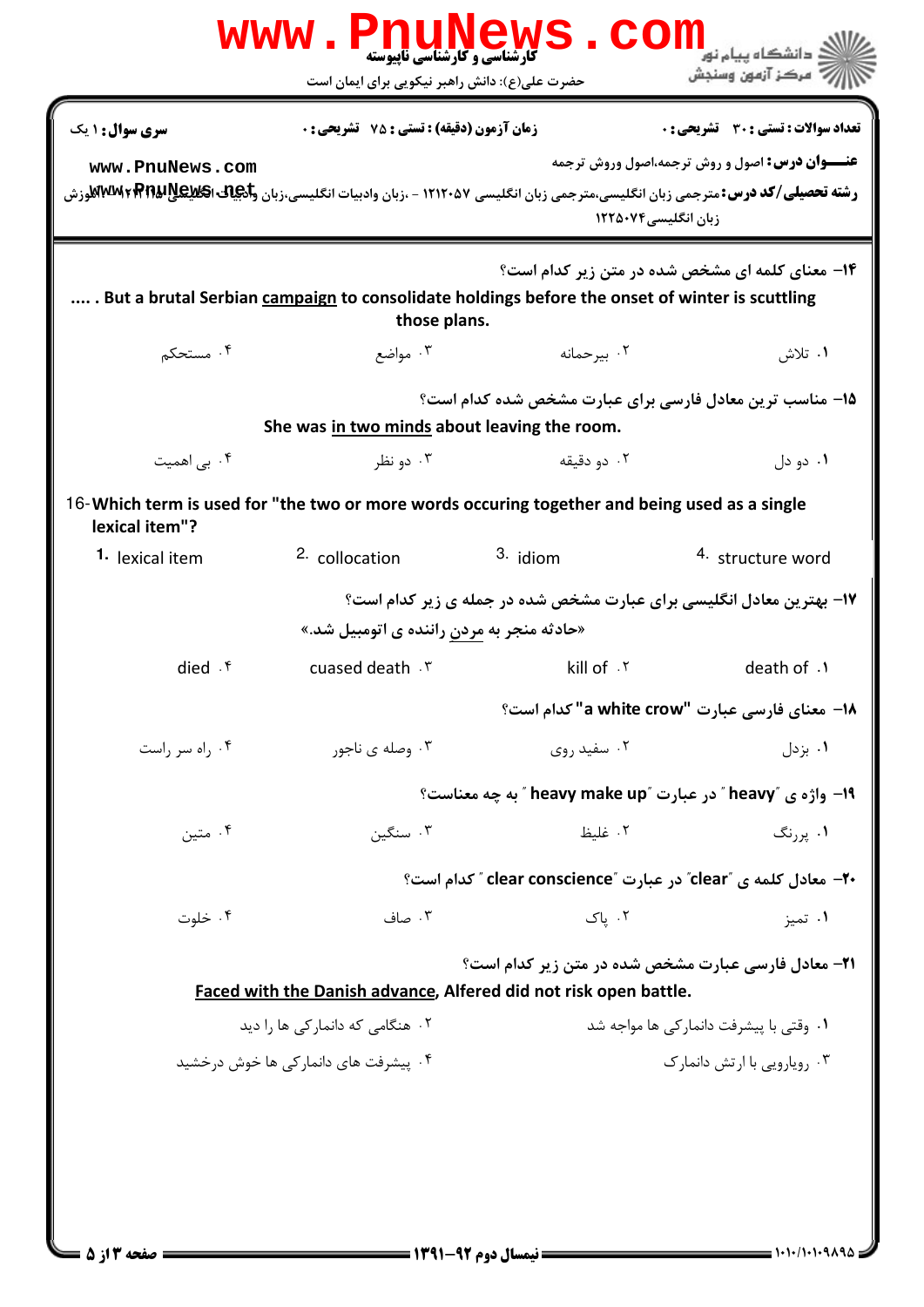|                                    | <b>www.Pnur</b><br>کارشناسی و کارشناسی ناپیوسته<br>حضرت علی(ع): دانش راهبر نیکویی برای ایمان است                                                                                                                                                                                                                                                                                                  |                                                                                                                                                                                                                                                                                                    | <mark>د</mark> دانشگاه پيام نور<br>رِ ۖ مرڪز آزمون وسنڊش                                                                                                                                                                                                                     |
|------------------------------------|---------------------------------------------------------------------------------------------------------------------------------------------------------------------------------------------------------------------------------------------------------------------------------------------------------------------------------------------------------------------------------------------------|----------------------------------------------------------------------------------------------------------------------------------------------------------------------------------------------------------------------------------------------------------------------------------------------------|------------------------------------------------------------------------------------------------------------------------------------------------------------------------------------------------------------------------------------------------------------------------------|
| سری سوال : ۱ یک<br>www.PnuNews.com | <b>زمان آزمون (دقیقه) : تستی : 75 ٪ تشریحی : 0</b><br><b>رشته تحصیلی/کد درس:</b> مترجمی زبان انگلیسی،مترجمی زبان انگلیسی ۱۲۱۲۰۵۷ - ،زبان وادبیات انگلیسی،زبان و <b>انچات اکتلاِطایا Mww الآو</b> زش                                                                                                                                                                                               | زبان انگلیسی۲۵۰۷۴                                                                                                                                                                                                                                                                                  | تعداد سوالات : تستى : 30 ٪ تشريحي : 0<br><b>عنـــوان درس:</b> اصول و روش ترجمه،اصول وروش ترجمه                                                                                                                                                                               |
| feeling.                           | Some old people are oppressed by the fear of death . In the young there is a justification for this                                                                                                                                                                                                                                                                                               |                                                                                                                                                                                                                                                                                                    | <b>32- ترجمه ی عبارت مشخص شده در متن زیر کدام است</b> ؟                                                                                                                                                                                                                      |
|                                    | ٠٢ در جوانان چنين احساسي قابل توجيه است.                                                                                                                                                                                                                                                                                                                                                          |                                                                                                                                                                                                                                                                                                    | ٠١ چنين احساسي در جوانان قابل توجيه است.                                                                                                                                                                                                                                     |
|                                    | ۰۴ توجیهی در جوانان برای این احساس دیده می شود.                                                                                                                                                                                                                                                                                                                                                   |                                                                                                                                                                                                                                                                                                    | ۰۳ در جوانان توجیهی برای این احساس وجود دارد.                                                                                                                                                                                                                                |
|                                    | «اگر واقعاً سخت کار می کردید، به زودی ترفیع می گرفتید.»                                                                                                                                                                                                                                                                                                                                           |                                                                                                                                                                                                                                                                                                    | <b>۲۳</b> - معادل انگلیسی کلمه ی مشخص شده در متن زیر کدام است؟                                                                                                                                                                                                               |
| were working . f                   | working .۳                                                                                                                                                                                                                                                                                                                                                                                        | had worked . Y                                                                                                                                                                                                                                                                                     | worked .1                                                                                                                                                                                                                                                                    |
| $\cdot$<br>$\cdot$                 | - <sup>TF</sup> " We oughtn't to have come here mother." means<br>ما نبايد اينجا بياييم مادر.<br>ما نمي توانيم اينجا بياييم مادر.<br>The conflict in Croatia has intensified since the June 25 declaration of independence.<br>He was ransomed by one of his friends and returned to Athens.<br>۰۲ او توسط یکی از دوشتانش مورد اهانت قرار گرفت.<br>۰۴ او توسط یکی از دوستانش تحت تاثیر قرار گرفت. | $\cdot$<br>$\cdot^*$<br>٠١ در كرواسي كشمكش از زمان بيانيه استقلال ٢۵ ژوئن افزايش يافته است.<br>۰۲ کشمکش در کرواسی بر سر اعلام استقلال ۲۵ ژوئن افزایش یافته است.<br>۰۳ کشمکش در کرواسی از زمان اعلام استقلال ۲۵ ژوئن شدت یافته است.<br>۰۴ کشمکش در کرواسی برای اعلام استقلال ۲۵ ژوئن شدت یافته است. | لازم نيست اينجا بياييم مادر.<br>ما باید اینجا نمی آمدیم مادر.<br>۲۵– بهترین معادل فارسی را برای عبارت زیر پیدا کنید؟<br><b>۲۶- معادل فارسی عبارت مشخص شده در متن زیر کدام است؟</b><br>۰۱ او را یکی از دوستانش بازخرید کرده و آزاد ساخت.<br>۰۳ اورا یکی از دوستانش تایید کرد. |
|                                    |                                                                                                                                                                                                                                                                                                                                                                                                   |                                                                                                                                                                                                                                                                                                    |                                                                                                                                                                                                                                                                              |